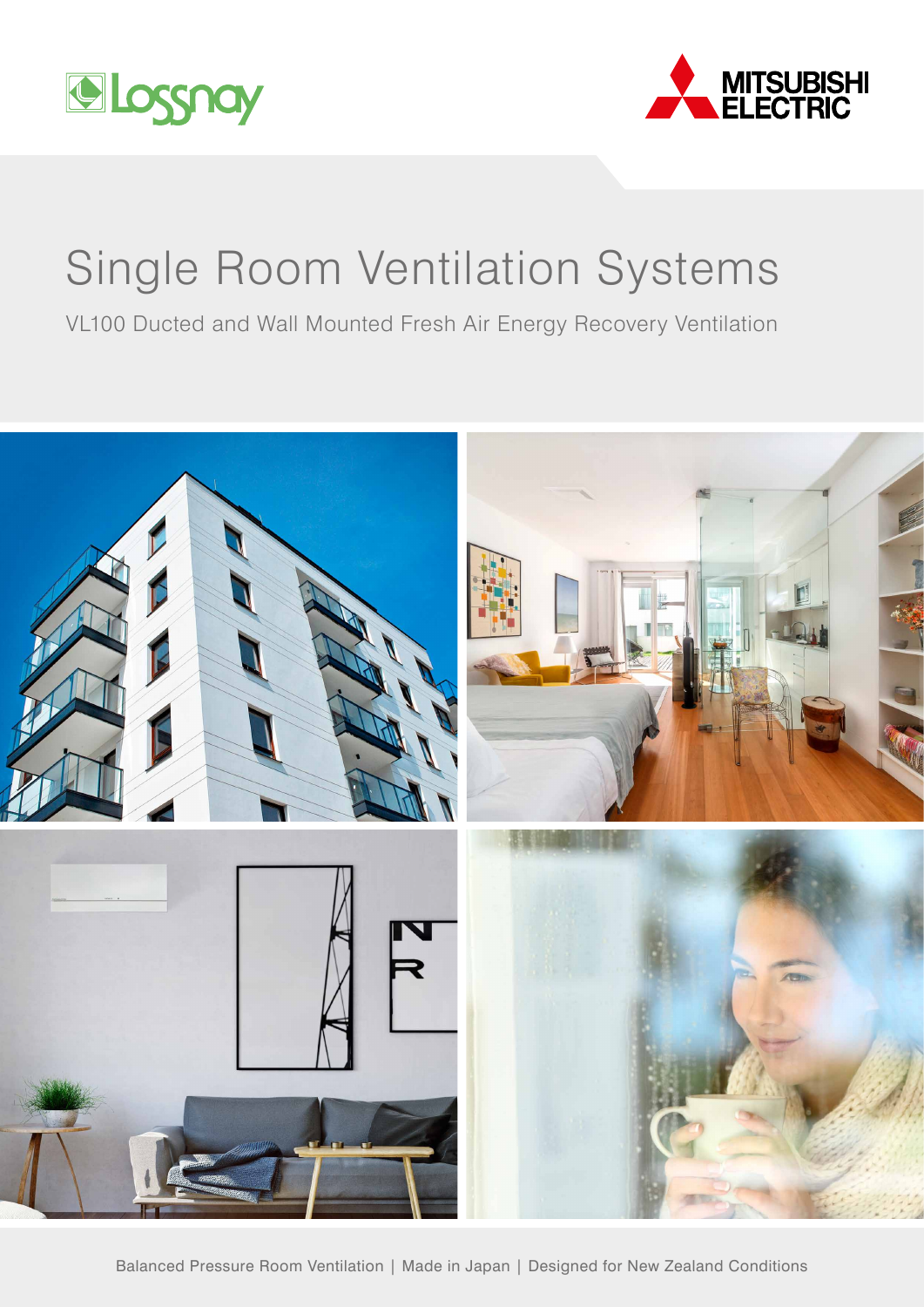# Single Room Energy Recovery Ventilation

A Mitsubishi Electric Lossnay Single Room Ventilation System is designed to provide cost effective energy recovery ventilation to one specific area in the home. The Lossnay VL100 Range includes a ducted model that is the perfect unobtrusive in-ceiling solution.

For applications without adequate roof space, there is a ductless unit purposebuilt to accommodate a simple back-to-back wall mount installation.

# **Key Lossnay Ventilation Benefits**

- $\vee$  Brings fresh filtered air in
- $\vee$  Removes stale air
- $\vee$  Reduces moisture build-up
- $\vee$  Improves air quality for better health and wellbeing
- $\sqrt{\phantom{a}}$  Efficient energy recovery that prewarms or pre-cools incoming air





### **Balanced Pressure Energy Recovery Ventilation**

The balanced pressure ventilation system captures and filters fresh outdoor air (as opposed to stale attic air) to replace indoor stale air for an all-round healthier, drier and warmer room. This system is ideal for modern homes that are of more airtight construction.

### **The Lossnay Core**



The Lossnay Core recovers energy from the extracted stale air, to pre-warm or pre-cool the incoming air.

As a result, an existing heating appliance in the room does not have to work as hard to reach desired temperatures, maximising energy efficiency and reducing your energy bill.

# **The Benefit of Fresh Air**

Stale air with higher levels of  $CO<sub>2</sub>$  is a common problem not only in schools and offices but also in homes where structures are becoming more and more airtight due to more stringent building regulations.

High levels of CO<sub>2</sub> can affect concentration and learning as well as overall wellbeing and productivity. Furthermore, the lack of natural ventilation in airtight spaces can lead to the build-up of moisture-laden stale air. This is the perfect breeding

ground for mould that can trigger allergy or respiratory problems.

The option of leaving doors and windows open to allow fresh air to enter is not always desirable or practical, with potential security risks and greater exposure to outdoor noise.

This is where a fresh air ventilation system like Lossnay can make a real difference.

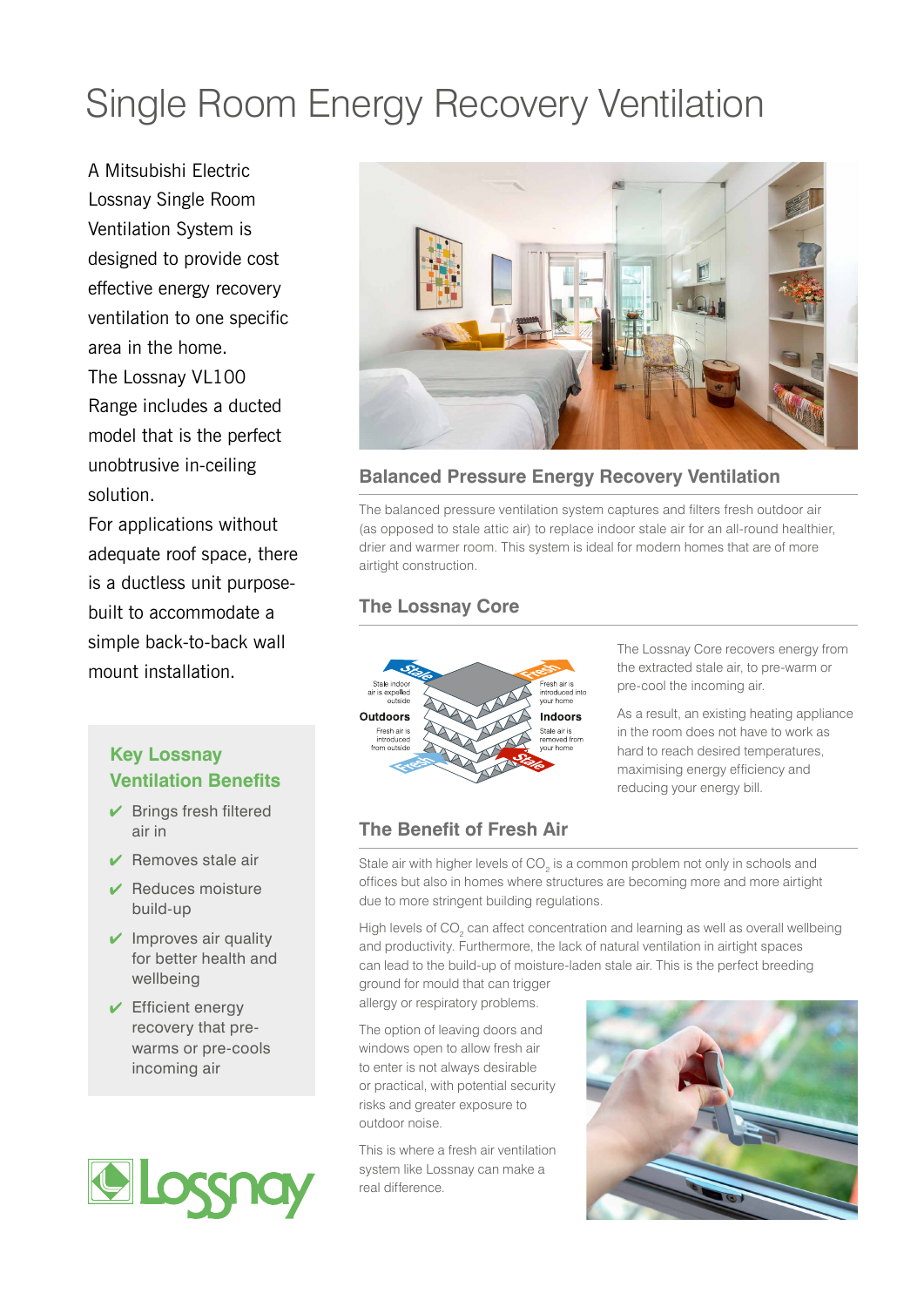# **Single Room VL100 Ducted Ceiling Mount Fresh Air Energy Recovery Ventilation**

This ducted model is specifically designed to provide energy efficient ventilation to ensure an individual area up to  $65m<sup>2*</sup>$  has a constant supply of filtered fresh air whilst minimising moisture build-up. Furthermore, incoming air is pre-warmed (or pre-cooled) so your existing heating appliance does not need to work as hard to reach desired temperatures.

#### **Key Specifications of the VL100 Ducted**

- Up to 64% heat exchange efficiency
- Low height 204mm
- 100mm duct diameter
- Lightweight and compact
- Low noise operation from 25dB on low fan speed
- Remote Controller

## **Single Room VL100 Wall Mount Fresh Air Energy Recovery Ventilation**

This wall mounted unit provides an effective balanced pressure ventilation solution for a specific area up to 90m<sup>2\*</sup>. Lossnay recovers energy from the air being transferred to pre-warm (or pre-cool) the fresh air drawn into the room. As a result, moisture build-up is minimised and a warmer, drier and healthier indoor environment can be maintained all year round.

Because this model is ductless in design, it is ideal for applications where there is no roof space to accommodate the heat exchanger and duct work.

#### **Key Specifications of the VL100 Wall Mount**

- Up to 80% heat exchange efficiency
- Simple installation by drilling two 75mm diameter installation holes
- Low noise operation from 25dB on low fan speed
- Easy to clean filters
- Ideal for residential or small commercial applications where there is no roof space

#### **Energy Recovery Ventilation Works All Year Round**

In winter a traditional ventilator captures fresh air at the cold outside temperature. Lossnay Ventilation preheats the outside air before bringing the fresh, filtered air inside.



# • Filter replacement notification

- Air intake can be installed away from the unit in the most convenient location
- Ideal for residential or small commercial applications with ceiling void or roof space
	-



In summer a traditional ventilator captures fresh air at the hot outside temperature. Lossnay Ventilation lowers the outside air temperature before bringing the fresh, filtered air inside.